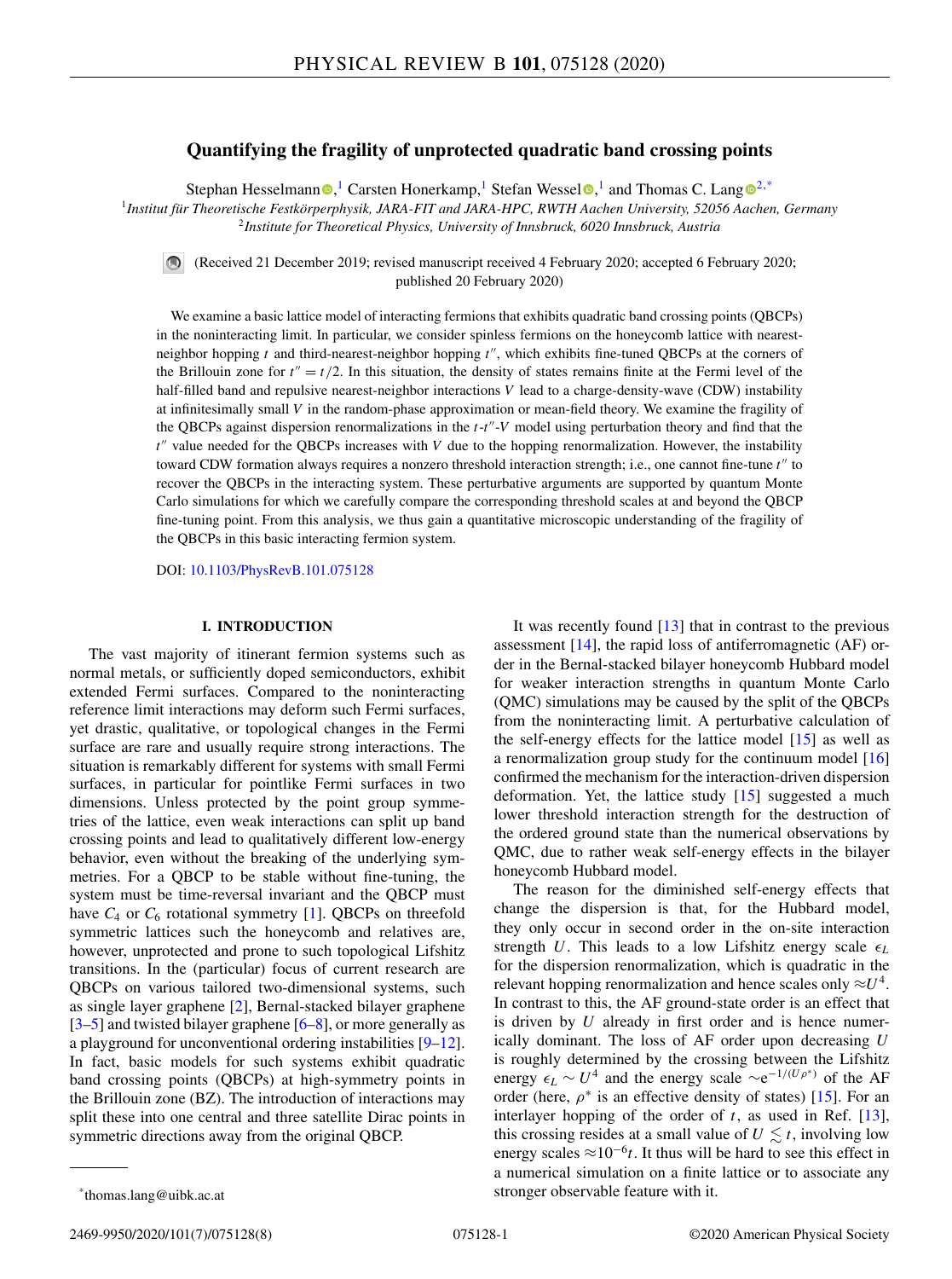<span id="page-1-0"></span>As we will show in the following, this situation improves if we instead consider the single-layer honeycomb  $t$ - $t$ "-V model. This system exhibits QBCPs at both Dirac points, *K* and  $K'$ , of the BZ, when the hopping between third-nearest neighbors  $t'' = t/2$  takes half of the value of the nearestneighbor hopping *t* [\[2\]](#page-7-0). In this case, already the first-order Fock self-energy causes a renormalization of the nearestneighbor hopping  $t \to t + \delta t$ , with  $\delta t \approx 0.2V$ . This effect disturbs the fine-tuning of  $t'' = t/2$  and destroys the original QBCPs. Moreover, the energy scale below which the density of states drops to zero linearly is found to scale as  $\epsilon_L/t \sim [t''/(t + \delta t) - 1/2]^2$ , i.e., quadratic in *V*. Therefore, it can be a numerically much larger scale. This positions the onset of charge-density-wave (CDW) order due to the nearestneighbor interaction toward higher threshold values *Vc*.

The emerging relevant energy scales in this specific system enable us, for the first time, to perform reliable QMC simulations and to provide a consistent statement on the nature of the fragility of unprotected QBCPs from perturbation theory and numerical simulations. In the remainder of this paper, we quantify this scenario using low-order perturbation theory and also provide supportive numerical evidence from unbiased QMC simulations.

In the following Sec. II, we introduce the spinless fermion *t*-*t*---*V* model on the honeycomb lattice and discuss the potential charge-density-wave (CDW) instability at the randomphase approximation (RPA) level in Sec. [III,](#page-2-0) accounting for the lowest-order self-energy corrections in Sec. [IV](#page-2-0) and perform self-consistent first-order perturbation theory in Sec. [V.](#page-3-0) Section [VI](#page-4-0) provides supporting evidence to the perturbative arguments from quantum Monte Carlo calculations and analyzes finite-size effects in comparison with mean-field results.

### **II. THE** *t***-***t* **---***V* **MODEL AND ITS QBCPS**

We consider spinless fermions on the honeycomb lattice, with a hopping kinetic energy

$$
H_0 = -t \sum_{\langle ij \rangle} c_i^{\dagger} c_j - t'' \sum_{\langle\langle ij \rangle\rangle} (c_i^{\dagger} c_j + \text{H.c.}), \tag{1}
$$

where *t* is the hopping amplitude between nearest-neighbor sites on the lattice, which belong to the two different sublattices  $A$ ,  $B$ , and the hopping amplitudes  $t''$  is between third-nearest neighbors on the honeycomb lattice, which are second-nearest neighbors within the same sublattice, straight across the hexagons of the honeycomb lattice. We note that the vanishing second-nearest-neighbor hopping  $t' = 0$  ensures the bipartite lattice structure and is protected by particle-hole the bipartite lattice structure and is protected by particle-hole<br>symmetry. With the Bravais lattice vectors  $\mathbf{a}_1 = (\sqrt{3}, 0)$  and symmetry. With the Bravais lattice vectors  $\mathbf{a}_1 = (\sqrt{3}, 0)$  and  $\mathbf{a}_2 = (\sqrt{3}/2, 3/2)$  translated into momentum space, these two hopping terms give rise to the  $2 \times 2$  matrix Hamilton

$$
H_0 = \sum_{\mathbf{k}} \begin{pmatrix} a_{\mathbf{k}} \\ b_{\mathbf{k}} \end{pmatrix}^{\dagger} \begin{pmatrix} 0 & h(\mathbf{k}) \\ h^*(\mathbf{k}) & 0 \end{pmatrix} \begin{pmatrix} a_{\mathbf{k}} \\ b_{\mathbf{k}} \end{pmatrix}, \tag{2}
$$

with  $h(\mathbf{k}) = t h_1(\mathbf{k}) + t'' h_2(\mathbf{k})$ , where

$$
h_1(\mathbf{k}) = 1 + 2\cos\left(\frac{\sqrt{3}}{2}k_x\right)e^{i\frac{3}{2}k_y}
$$
 and (3)

$$
h_2(\mathbf{k}) = e^{i3k_y} + 2\cos(\sqrt{3}k_x) \,. \tag{4}
$$



FIG. 1. Contour plots of lines of constant positive band energy (top panels) near the Dirac point at  $K \approx (2.42, 0)$  and the corresponding DOS (bottom panels) for the noninteracting model, at  $t'' = 0.4t$  (left panels) and  $t'' = 0.5t$  (right panels). In the left lower panel, the DOS drops to zero linearly below  $\epsilon \approx 0.025t$ . It does not reach zero because of the finite numerical resolution. The right lower plot shows the DOS for the QBCP condition.

In this setup, with the lattice constant set to unity, the In this setup, with the lattice constant set to unity, the Dirac points are located at  $K = (2\pi/3, 2\pi/\sqrt{3})/\sqrt{3}$  and Dirac points are located at  $K = (2\pi/3, 2\pi/\sqrt{3})/\sqrt{3}$  and  $K' = (4\pi/3, 0)/\sqrt{3}$ . Expanded around these points for small momenta **p**, both hopping form factors  $h_1(\mathbf{k})$  and  $h_2(\mathbf{k})$  grow linearly  $\alpha \pm p_x + Ip_y$ . For  $t'' = t/2$ , these two contributions cancel exactly. In this situation, the remaining quadratic terms in  $p_{x/y}$  dominate near *K* and *K'*, leading to QBCPs. The corresponding dispersions and densities of states (DOS) at low energies for  $t'' = 0.5t$  and  $t'' = 0.4t$  are shown in Fig. 1. In this paper, we restrict our study to half-band filling; i.e., the chemical potential is zero.

As an interaction, we consider the nearest-neighbor repulsion *V*

$$
H_V = V \sum_{\langle ij \rangle} c_i^{\dagger} c_j^{\dagger} c_j c_i = \frac{1}{N} \sum_{\mathbf{q}} V(\mathbf{q}) n_{\mathbf{q}}^A n_{-\mathbf{q}}^B , \qquad (5)
$$

with sublattice resolved density operators  $n_{\mathbf{q}}^{A/B}$ . Here, *N* is the number of unit cells and the form factor  $V(\mathbf{q})$  is

$$
V(\mathbf{q}) = V \left[ 1 + 2 \cos \left( \frac{\sqrt{3}}{2} q_x \right) e^{i \frac{3}{2} q_y} \right],\tag{6}
$$

with  $V(\mathbf{q}) \rightarrow 3V$  for  $\mathbf{q} \rightarrow 0$  in the long-wavelength limit.

A detuning of  $t''$  from the value of  $t'' = t/2$  causes the QBCPs to split up into four Dirac points. In the detuned case (Fig. 1, right panels), the dispersion is found to go through a maximum between the central Dirac point and each of the outer ones at an energy  $\epsilon_L \sim c(t''/t - 1/2)^2$ , where the prefactor  $c \approx 2t$ . This is also the energy scale at which a peak resides in the density of states, and below which the dispersion becomes linear and the DOS therefore decreases linearly to zero.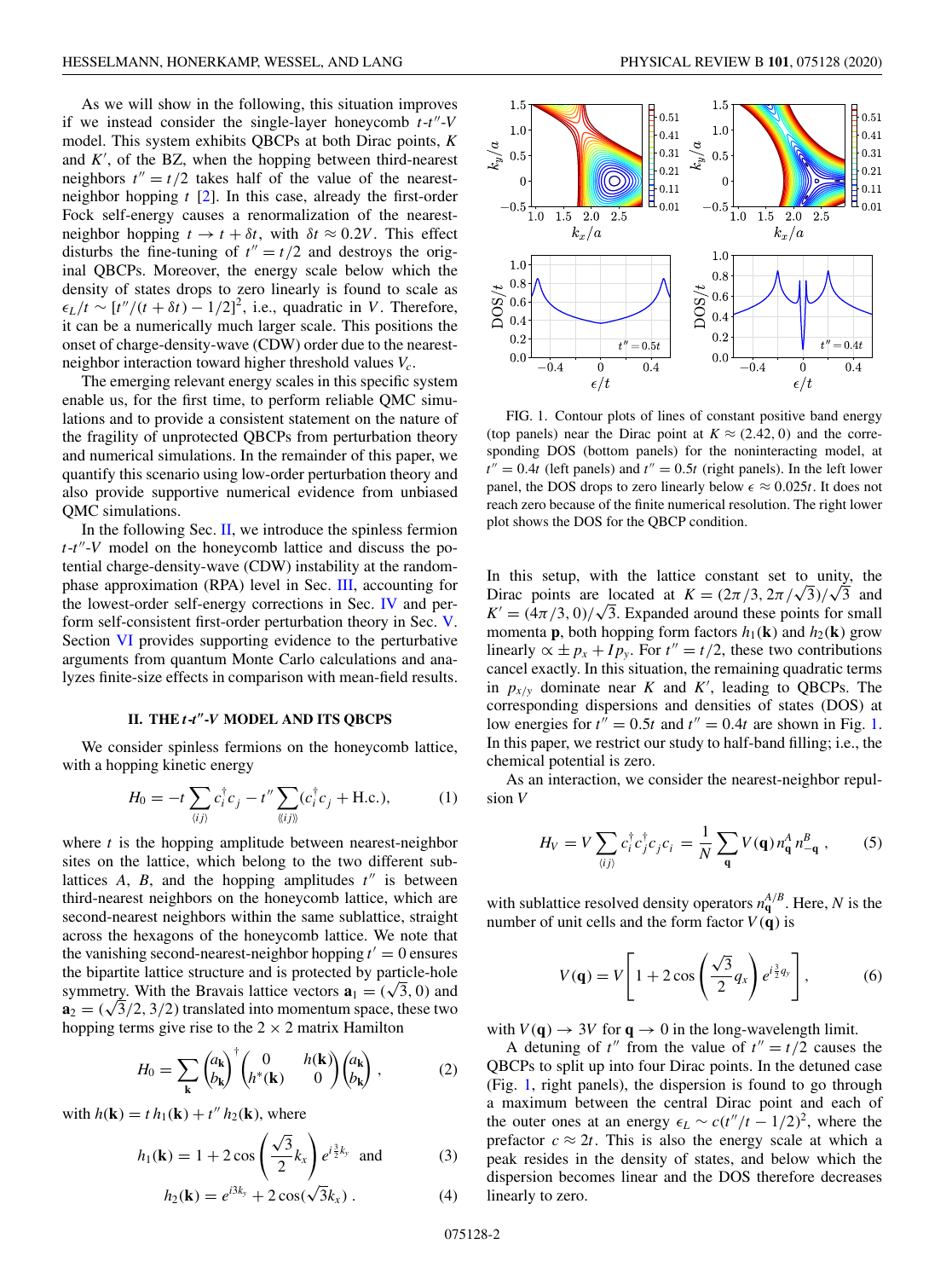### **III. CDW INSTABILITY**

<span id="page-2-0"></span>The nearest-neighbor repulsion*V* eventually induces CDW order in the half-filled system. We first consider the susceptibility of the free case toward CDW order. For this purpose, we calculate the  $2 \times 2$  bare susceptibility matrix  $\chi(\mathbf{q}, v)$  for the different sublattice combinations with  $o, o' \in \{A, B\}$ ,

$$
\chi_{oo'}^{(0)}(\mathbf{q}, \nu) = \int_0^\beta d\tau \, e^{I\nu\tau} \langle n_\mathbf{q}^o(\tau) \, n_{-\mathbf{q}}^o(0) \rangle. \tag{7}
$$

In the random phase approximation (RPA) for the interaction introduced in Eq.  $(6)$ , the interacting susceptibility becomes

$$
\chi(\mathbf{q}, \nu) = \chi^{(0)}(\mathbf{q}, \nu)[\mathbb{1} - V(\mathbf{q})\chi^{(0)}(\mathbf{q}, \nu)]^{-1}, \qquad (8)
$$

with the interaction matrix

$$
V(\mathbf{q}) = \begin{pmatrix} 0 & V(q) \\ V^*(q) & 0 \end{pmatrix} . \tag{9}
$$

The CDW order occurs at  $\mathbf{q} = 0$  and  $v = 0$ . For systems with the free Hamiltonian as in Eq. [\(2\)](#page-1-0), one can show that

$$
\chi_{AB}^{(0)}(0,0) = \chi_{BA}^{(0)}(0,0) = -\chi_{AA}^{(0)}(0,0) = -\chi_{BB}^{(0)}(0,0) . \tag{10}
$$

Then the inverse of the matrix  $D = [\mathbb{1} - V(q) \chi^{(0)}(q, \nu)]$  in Eq. (8) becomes singular when the Stoner criterion

$$
\frac{1}{V} = 6 \chi_{AB}^{(0)}(0,0) \tag{11}
$$

is satisfied. The eigenvalue of *D* that approaches zero for  $V \rightarrow V_c$  belongs to an eigenvector that changes sign between the two sublattices. This clearly identifies the CDW as the emerging ordering tendency, since the susceptibility with respect to a staggered density field becomes singular. The factor of 6 in Eq.  $(11)$  is a consequence of the two sublattices (providing a factor of 3) and the interaction in Eq. [\(6\)](#page-1-0) for  $\mathbf{q} \to 0$  (providing the other factor of 2). At  $t'' = 0$ , the susceptibility approaches  $\chi_{AB}^{(0)}(0,0) \approx 0.226/t$ , which results in the RPA threshold value  $V_{c,0} \approx 0.74t$  for the CDW ordering transition. In comparison, for the spinfull Hubbard model, with an on-site interaction *U* and thus without a factor of 3 from the nearest neighbors, the threshold interaction strength in RPA for the AF order is  $U_c \approx 2.21t$ , in accordance with earlier literature [\[17\]](#page-7-0). In fact, the above RPA results for the critical interaction strength agree exactly with the results from Hartree-Fock mean-field theory for the onset of the corresponding ordering. Quantum corrections that extend beyond mean-field theory (i.e., channel coupling, dispersion renormalization, and quasiparticle degradation) increase these threshold values, to  $V_c \approx 1.36t$  for CDW order in the spinless fermion *t*-*V* model [\[18–20\]](#page-7-0) and to  $U_c \approx 3.8t$  for the AF transition in the Hubbard model  $[17,21]$ , as reported from QMC simulations.

The susceptibility  $\chi_{AB}^{(0)}(0, 0)$  can be computed numerically for all values of  $t''$ . For the QBCP condition at  $t'' = t/2$ , it diverges logarithmically at low *T* , due to the perfect nesting (for  $\mathbf{q} = 0$ ) and the finite density of states. Data for different temperatures *T* are shown in Fig.  $2(a)$ . One can clearly observe a sharpening peak at  $t'' = t/2$ , but one also sees that rather low values of *T* are needed in order to resolve the singularity of the bubble. Figure  $2(b)$  shows the critical interaction strength  $V_c$  as computed from the Stoner criterion



FIG. 2. (a) Static noninteracting CDW susceptibility as a function of  $t''$  for different temperatures. (b) The corresponding results for the threshold value  $V_c$ , according to the Stoner criterion.

in Eq. (11). At low *T* and for  $t'' \rightarrow t/2$ , the threshold value  $V_c$  dives toward zero to eventually become infinitesimally small for perfect fine-tuning toward the QBCP condition at  $t'' = t/2.$ 

#### **IV. FOCK SELF-ENERGY**

The lowest-order self-energy of the spinless fermion model is given by the Fock diagram. For general interactions of the form in Eq.  $(5)$ , it is frequency independent and reads

$$
\Sigma_{oo'}(\mathbf{k}) = -\frac{T}{N} \sum_{\mathbf{k}',i\omega'} V_{oo'}(\mathbf{k} - \mathbf{k}') G_{oo'}(\mathbf{k}', i\omega') . \tag{12}
$$

The Matsubara sum can be performed analytically, and since the interaction is only between different sublattices, we only need to evaluate

$$
\Sigma_{AB}(\mathbf{k}) = -\frac{1}{N} \sum_{\mathbf{k}',\ell} V(\mathbf{k}' - \mathbf{k}) u_{A\ell}(\mathbf{k}') u_{B\ell}(\mathbf{k}') n_F[\epsilon_{\ell}(\mathbf{k}')] ,
$$
\n(13)

where the sum extends over the two bands  $\ell = 1, 2$ . The numerical evaluation of this expression gives a **k** dependence that almost perfectly follows the form factor  $h_1(\mathbf{k})$  of the nearest-neighbor hopping in Eq.  $(3)$  for all  $t''$ , as shown in Fig.  $3(a)$ . This is not surprising, as the self-energy expressed in real space merely collects the Green's functions to nearest neighbors, multiplied by the value of the corresponding interaction strength. Hence, we can straightforwardly read off a nearest-neighbor hopping renormalization  $t \to t + \delta t$ . We note that in accord with the particle-hole symmetry of  $H_0$ , no second-nearest-neighbor hopping contribution is generated in our perturbation calculation.

The sign of the correction δ*t* is such as to enhance the bare hopping amplitude; i.e., the Dirac cones become more acute angled as one accounts for self-energy corrections. The same trend is, of course, well known from the long-ranged Coulomb interaction where the renormalization of the velocity  $v_k$  becomes very strong near the Dirac point  $[22,23]$ . Here,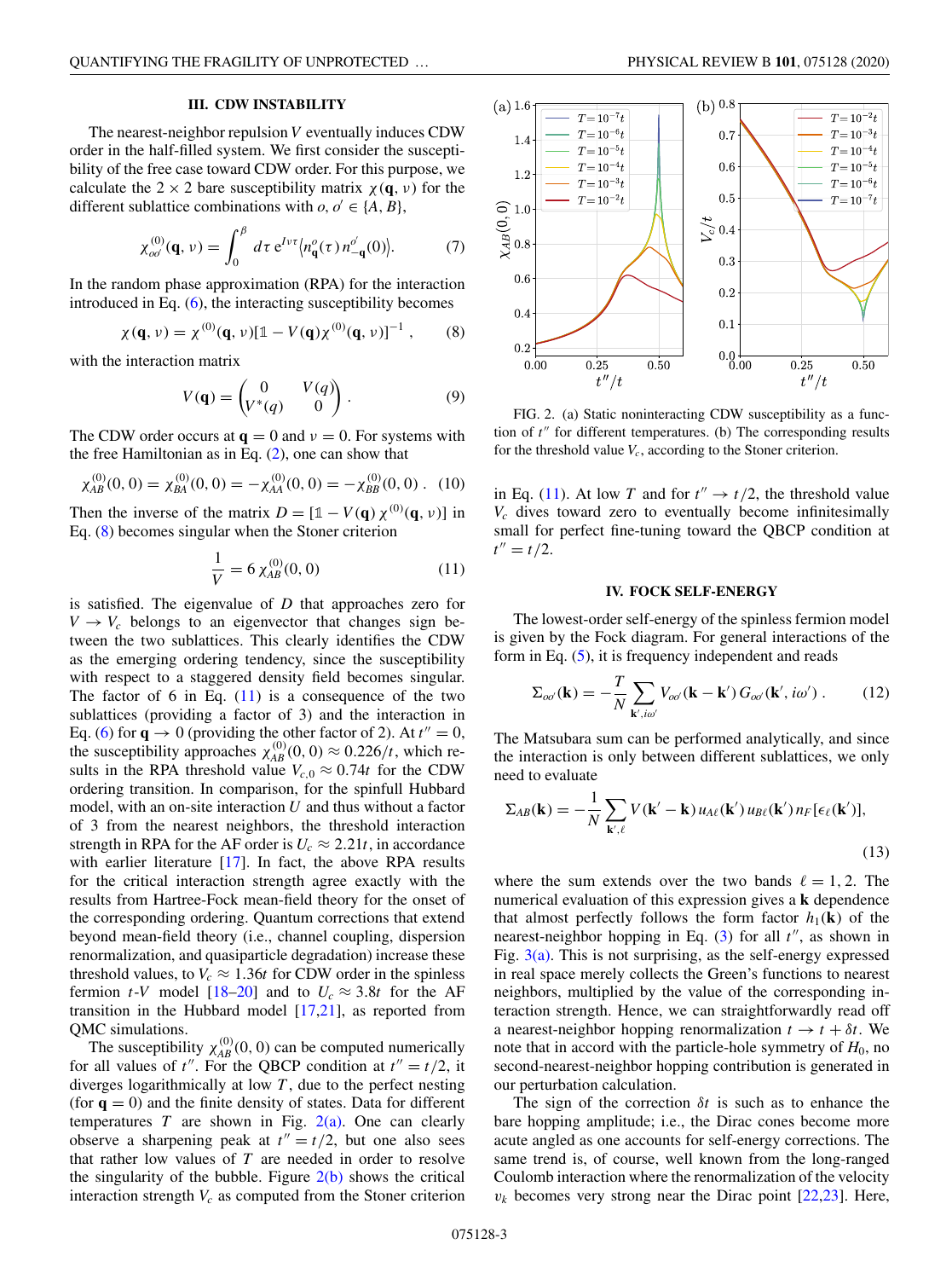<span id="page-3-0"></span>

FIG. 3. (a) Real and imaginary part of the (non-self-consistent) momentum-dependent Fock self-energy along the edge of the irreducible Brillouin zone for  $V = t$ . The underlying lines show the real and imaginary parts of the nearest-neighbor hopping form factor  $h_1(\mathbf{k})$  in Eq. [\(3\)](#page-1-0). (b) Hopping renormalization  $\delta t$  from the first-order self-energy contribution for  $V = t$ , calculated using different values of *T* .

with short-range interactions, we obtain a *global* finite renormalization of *t*.

In Fig.  $3(b)$ , we show  $\delta t$  as a function of  $t''$  for an interaction strength of  $V = t$  (due to the first-order nature of this correction, δ*t* just scales linearly with *V* ). The effect is most pronounced at  $t'' = 0$ , and the corresponding increase of the velocity by about 26% compares remarkably well to the Fermi velocity renormalization reported in Ref. [\[24\]](#page-7-0) in the low-*V* region of the *t*-*V* model from QMC simulations. There is a reduction of  $\delta t$  in Fig. 3(b) for the larger values of  $t''$ , but quite roughly, we find δ*t* ∼ 0.2*V* for all relevant parameters. In Ref. [\[24\]](#page-7-0), the velocity renormalization for the *t*-*V* model was found to increase to about 35% near the critical interaction strength  $V_c$ , and thus the above-first-order result should be considered a lower bound for the hopping renormalization.

Note that a similar velocity increase  $\delta v > 0$  is found from the second- and higher-order self-energy in the spinful Hubbard model on the honeycomb lattice, where the firstorder correction to the hopping is zero (cf. Ref. [\[15\]](#page-7-0)). In this case, the renormalized velocity is not necessarily increased. Because of the higher-order nature of the hopping renormalization in the spinful Hubbard case, the quasiparticle renormalization expressed by a  $Z$  factor  $\leq 1$  becomes of the same order and the renormalized velocity  $Z(v_k + \delta v)$  may actually come out smaller than the bare value  $v_k$ .

### **V. SELF-CONSISTENT FIRST-ORDER PERTURBATION THEORY**

The next step is to perform self-consistent first-order perturbation theory. At  $t'' = 0$ , one finds from Eq. [\(13\)](#page-2-0), using the fact that the matrix elements  $u_{A\ell}$  and  $u_{B\ell}$  at  $t'' = 0$  are the same for any  $t \neq 0$ , that the self-energy is independent of δ*t*. Hence, the first-order result is already self-consistent in this case. For  $t'' \neq 0$ , we obtain self-consistency either by iteration or by computing the output δ*t* from the self-energy as a function of an input δ*t* inserted into the Hamiltonian and requiring equality between the input δ*t* and the output δ*t*. The results are not far away from and slightly larger than the bare (non-self-consistent) values. In all cases studied for



FIG. 4. (a) Comparison of the bare  $(V_{c,0})$  and hoppingrenormalized (using self-consistent first-order perturbation theory,  $V_{c,1st}$ ) critical interaction strengths as functions of  $t''$ , for  $T = 10^{-5}t$ . Also indicated by the dashed line is the position of the QBCP condition (*V*<sub>OBCP</sub>) within self-consistent first-order perturbation theory. The panel (b) focuses on the region near  $t'' = 0.5t$ .

 $0 \le t'' \le 0.6t$ ,  $\delta t$  was found to be positive; i.e., the Dirac cone steepness is enhanced by the self-energy.

The self-energy-related shift δ*t* disturbs the fine-tuning that is needed to obtain the QBCPs. Without self-energy corrections, the QBCPs were found for  $t'' = t/2$ . However, interactions renormalize *t* to  $t + \delta t(V)$ . The QBCP is then shifted to occur for  $t''_{QBCP}(V) = [t + \delta t(V)]/2$ , i.e., at values of  $t'' > t/2$ . In Fig. 4, we plot a line  $V_{\text{QBCP}}$  as a function of  $t''$ , which is defined as the interaction strength required to obtain a QBCP in the renormalized bands for a given value of *t*". We find that *V*<sub>QBCP</sub> rises approximately linear from the noninteracting  $(V = 0)$  QBCP case,  $t'' = t/2$ , in quantitative agreement with the mentioned self-energy strength  $\delta t \approx 0.2V$ . Hence, for any weak, nonzero interaction *V*, the renormalized band structure maintains two QBCPs at *K* and *K*- , but located at somewhat higher and *V* -dependent values of  $t'' > t/2.$ 

This leads to the interesting question whether, as QBCPs are found for any *V* in this regime, there is still a CDW instability at infinitesimally small *V*. The data in Fig. 4 for rather low  $T = 10^{-6}t$  suggest that this is not the case. Here, we compute the CDW susceptibility  $\chi_{AB}(0, 0)$  using the renormalized dispersion and determine the threshold interaction strength  $V_c$ from the Stoner criterion  $V_c^{-1} = 6 \chi_{AB}(0, 0)$ . Compared to the curve for the critical  $V_{c,0}$  based on  $\chi_{AB}^{(0)}(0, 0)$ , i.e., without selfenergy corrections, the curve for the first-order δ*t*-corrected  $V_{c,1st}$  is shifted to larger values of  $t''$ . This in accordance with the arguments above that the QBCPs shifts to larger  $t''$  when the hopping correction δ*t* is taken into account. Of course, one could ask if the dip in  $V_{c,1st}$  at  $t'' \approx 0.51t$  would actually go to  $V = 0$  for even lower  $T \rightarrow 0$ . However, this cannot happen, since for  $V \to 0$  there is no quadratic dispersion at  $t'' \neq t/2$ , and the logarithmic divergence of the CDW susceptibility is thus cut off.

Note that for most of the range  $t'' > t/2$ , the value for  $V_{c,1st}$  lies below  $V_{QBCP}$ . Only very close to the minimal value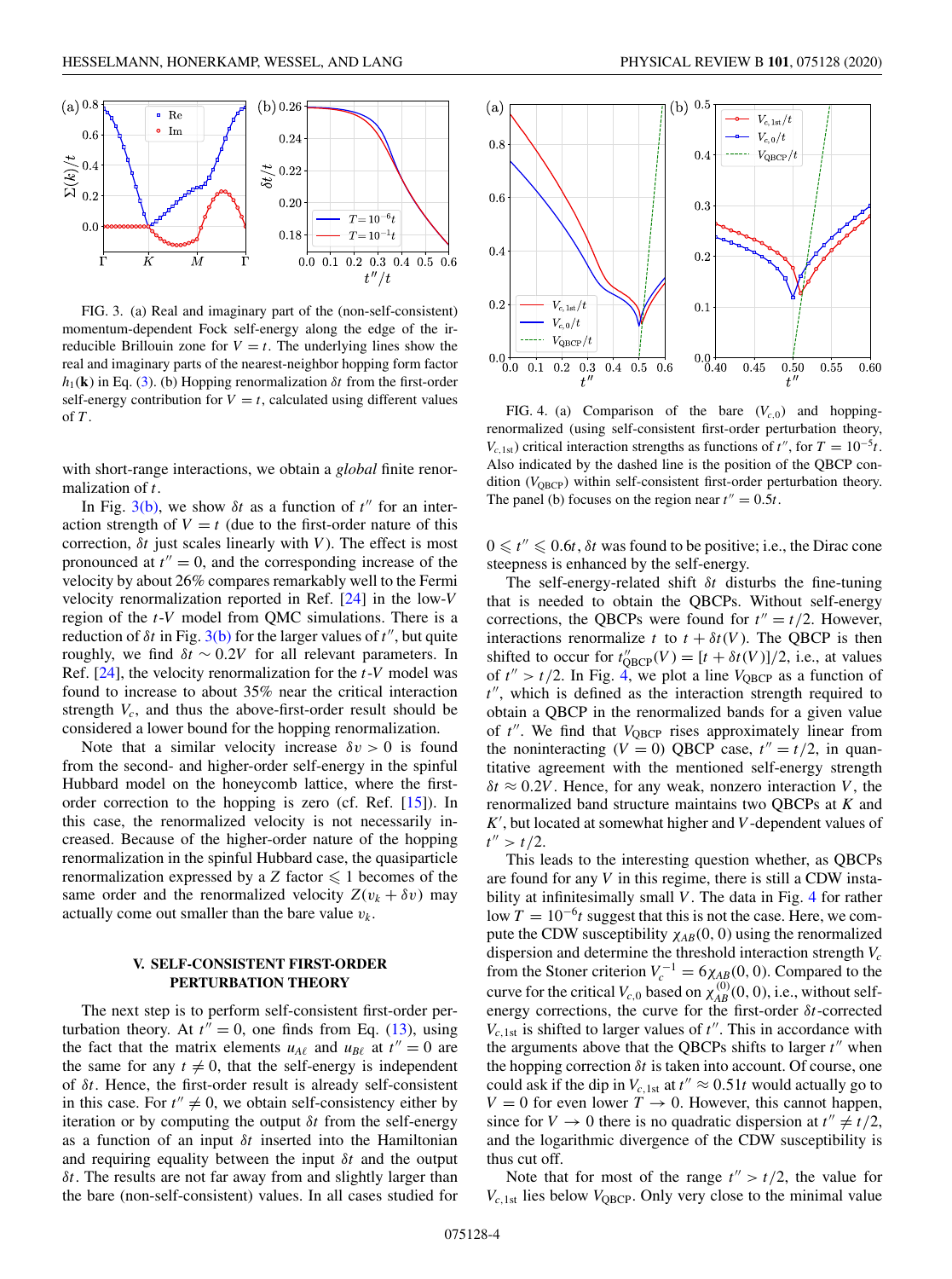<span id="page-4-0"></span>

FIG. 5. (a) The static CDW susceptibility as a function of the detuning  $\Delta = t''/t - 1/2$ . Also indicated is a fit of the low-T data to a logarithmic dependence. (b) The critical interaction values  $V_c$ according to the generalized Stoner criterium for different, fixed values of *b*.

is a slightly larger interaction than  $V_{\text{OBCP}}$  required; i.e., the situation with a DOS at the Fermi level is still stable. This numerical finding is most likely due to the nonzero temperature used in the computation of the susceptibility.

The situation can be examined analytically based on a generalized Stoner criterion, which takes into account the interaction-generated δ*t*. The main ingredient for this analysis is the CDW susceptibility and how it depends on the detuning  $\Delta = t''/t - 1/2$  from the QBCP situation. The self-energy effect can then be included by  $t \to t + \delta t$ . As shown in the left part of Fig. 5, at low temperatures the susceptibility  $\chi_{AB}(0, 0)$ depends logarithmically on the detuning,

$$
\chi_{AB}(0,0) \approx -0.2 \ln \left| 0.625 \left( \frac{t''}{t} - \frac{1}{2} \right) \right|.
$$
 (14)

This qualitative behavior is obvious, as the density of states starts to vanish linearly below the Lifshitz energy scale  $\epsilon_L \sim (t''/t - \frac{1}{2})^2$ , which acts as a cutoff in the logarithm. The energies with a linear DOS below this scale provide a finite contribution to the susceptibility. With the hopping renormalization  $\delta t = bV$  in first-order perturbation theory (where  $b \approx 0.2$ ) and replacing  $t \to t + \delta t$  in Eq. (14), we arrive at the generalized (renormalized) Stoner criterion for the CDW instability,

$$
\frac{1}{V} = -0.2 \ln \left| 0.625 \left( \frac{t''}{t + bV} - \frac{1}{2} \right) \right|.
$$
 (15)

The qualitative behavior of Eq.  $(15)$  can be found by considering a plot of the left- and the right-hand side as functions of *V* for a given value of  $t''$ . For large values of *V*, the left-hand side vanishes, while the right-hand side approaches a nonzero constant provided that  $b > 0$ , which we indeed found above. Therefore, the right-hand side resides above the left-hand side for large values of *V*. Let us now consider the behavior of both sides of Eq.  $(15)$  upon lowering *V*. The logarithm on the right-hand side rises more slowly than any negative power for small arguments and hence than  $1/V$ . Thus, eventually, upon decreasing  $V \rightarrow 0$ , the steeply rising left-hand side cuts through from below. Its crossing point with the right-hand side defines the critical interaction strength  $V_c$  for the considered value of  $t''$ . As becomes clear from this argument, for any  $b > 0$ ,  $V_c$  is always nonzero. It is smaller for  $t'' > t/2$ , since then the logarithm on the right-hand side can still diverge and the crossing point is reached only at smaller values of *V* . For  $t'' < t/2$ , on the other hand, the logarithm remains finite, and the crossing point is located at a larger value of *V* . A crossing point at  $V \rightarrow 0$  requires the argument of the logarithm to go to zero exponentially in *V* . This is not the case in any finite order of perturbation theory for δ*t*. Even upon approaching the CDW instability, the infinite-order effective interaction only diverges like a power law. In principle, for  $b = 0$  there would still be an isolated solution of Eq.  $(15)$  at exactly  $V = 0$ , but this is physically irrelevant for any interacting system. Hence, for any  $V > 0$  and  $t''$  in the model considered, we can rule out a CDW instability at infinitesimally small interaction strength.

The numerical solution of Eq.  $(15)$  is shown in Fig.  $5(b)$ , considering three different, fixed values of *b*. This plot confirms the qualitative arguments given above: The curve for  $b = 0$ , i.e., without self-energy corrections, approaches  $V_c = 0$  at  $t'' = t/2$ , while all curves with a finite value of  $b > 0$  exhibit a nonzero minimal interaction strength for the instability to occur according to Eq. (15).

### **VI. QMC ANALYSIS**

We finally turn to a QMC analysis of the spinless fermion *t*-*t*"-*V* model, for which we focus in particular on the identification of the critical interaction strength  $V_c$  for the onset of CDW order upon varying the hopping parameter  $t''$ . For this purpose, we use a projective QMC approach in continuous time [\[24,25\]](#page-7-0) to perform sign-problem-free simulations of the half-filled system on finite honeycomb lattices with  $N = 2L^2$ lattice sites and periodic boundary conditions, with linear system sizes up to  $L = 21$ . We measure the CDW structure factor

$$
S_{\rm CDW}(\mathbf{q}) = \frac{1}{N} \left\langle \sum_{i,j=1}^{N} \epsilon_i \epsilon_j \left( n_i - \frac{1}{2} \right) \left( n_j - \frac{1}{2} \right) e^{i \mathbf{q} \cdot (\mathbf{r}_i - \mathbf{r}_j)} \right\rangle,
$$

where  $n_i$  denotes the local density operator on lattice site *i*,  $\mathbf{r}_i$ the spatial position of the unit cell center to which the lattice site *i* belongs, and  $\epsilon_i = \pm 1$ , depending on which sublattice (*A* or *B*) the site *i* belongs to. In the thermodynamic limit, the transition to a CDW ordered state is signaled by a diverging peak in the structure factor at  $q = 0$ . In addition, we can exclude the existence of an extended phase with dominant quantum anomalous Hall correlations [\[1\]](#page-7-0) from tracking the opening of the single-particle excitation gap, which we find to coincide with the onset of CDW order (not shown). To extract the threshold value  $V_c$  using a finite-size analysis of the QMC data, we follow Ref. [\[13\]](#page-7-0) and analyze consecutive crossing points in the correlation ratio

$$
R_{\rm CDW} = 1 - \frac{S_{\rm CDW}(\mathbf{q}_{\rm min})}{S_{\rm CDW}(0)}\,,\tag{16}
$$

where  $\mathbf{q}_{\text{min}}$ , with  $|\mathbf{q}_{\text{min}}| \propto 1/L$ , denotes the minimum nonzero lattice momentum next the CDW ordering momentum  $q = 0$ .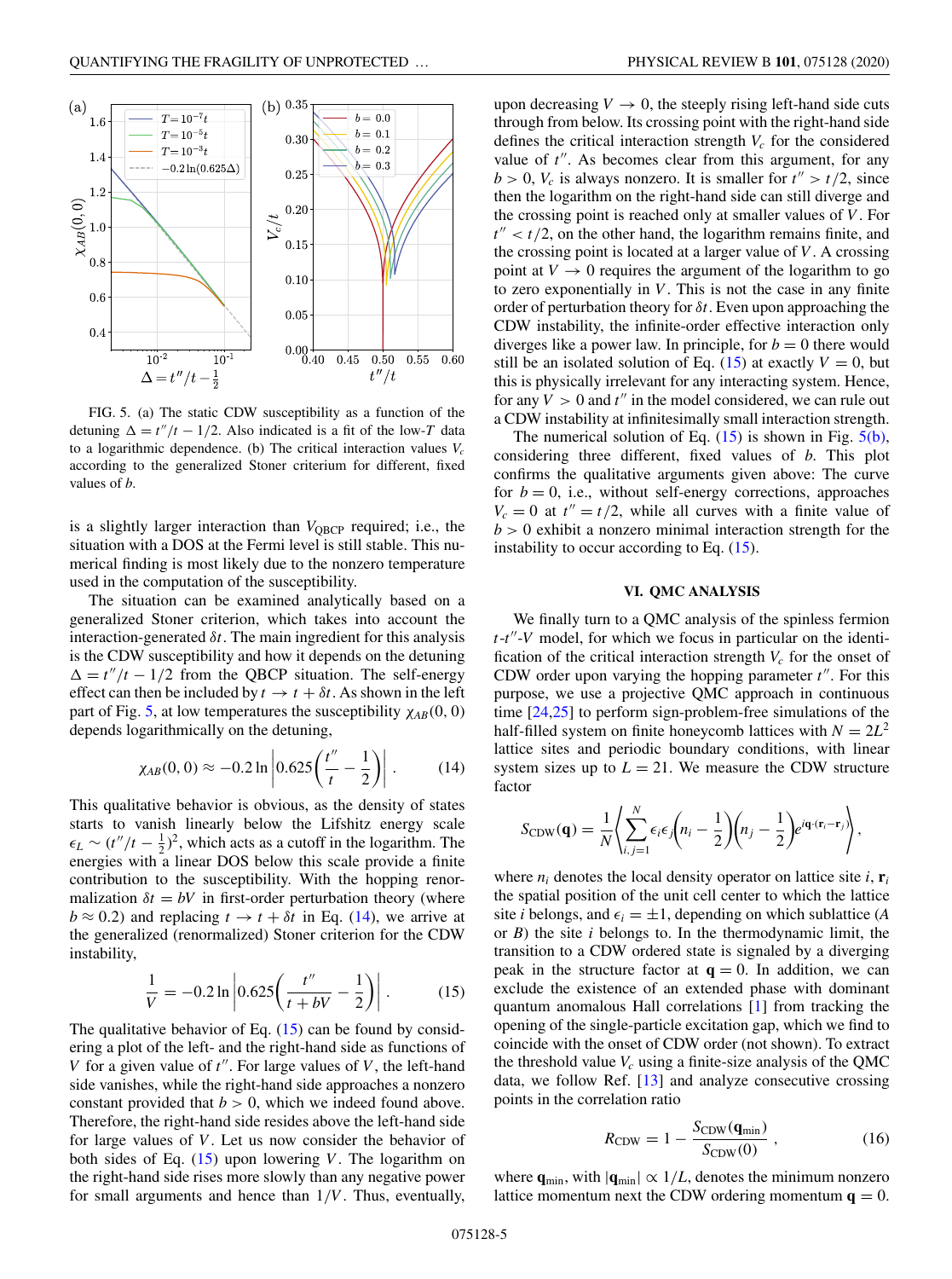<span id="page-5-0"></span>

FIG. 6. QMC results for the correlation ratio  $R_{CDW}$  as a function of *V* for different systems sizes at  $t''/t = 1/2$ . Error bars are smaller than the symbol size.

For the noninteracting QBCP case of  $t''/t = 1/2$ , a plot of the QMC results for  $R_{CDW}$  as a function of *V* is shown in Fig. 6. The values of the crossing points in  $R_{CDW}$  for the considered consecutive system sizes and several values of  $t''/t$  are shown in Fig. 7. For sufficiently large system sizes, the crossing points eventually converge to the threshold value *Vc*. Such a convergence is indeed seen in Fig. 7 for  $t''/t = 0.35$ , for which the available system sizes extend beyond the relevant length scale. For most other values of  $t''/t$ , the crossing points exhibit a monotonous finite-size behavior, allowing for a linear extrapolation of the low-1/*L* behavior to obtain a lower bound on the value of  $V_c$ . The data at  $t''/t = 0.4$  exhibit more peculiar finite-size effects, so that in this case we restrict the extrapolation to the thermodynamic limit to the largest two system sizes. Along with the estimate for  $V_c$  from the crossing point in  $R_{CDW}$  for the largest simulated systems, we



FIG. 7. QMC results for the crossing points in the correlation ratio  $R_{CDW}$  of consecutive system sizes *L* and  $L + 3$  for various values of  $t''/t$ . Dashed lines indicate linear extrapolations in the low-1/*L* regime to extract the thermodynamic limit value of the CDW threshold interaction  $V_c$ .



FIG. 8. Result for the phase diagram of the  $t$ - $t$ "-V model from QMC simulations in terms of the extrapolated CDW threshold interaction  $V_c$  as a function of  $t''$ . The lower tick of the uncertainty region (error bar) results from the linear extrapolation, while the upper tick indicates the estimate for  $V_c$  from the crossing point in  $R_{CDW}$  for the largest simulated systems.

then obtain a conservative error bar for the threshold value of the interaction.

Based on the QMC data, we then obtain the corresponding phase diagram in Fig. 8, which summarizes our QMC results for  $V_c$  as a function of  $t''$ . For the case  $t'' = 0$ , our estimate for *V<sub>c</sub>* agrees well with the previously cited result  $V_c/t \approx 1.36$ from previous QMC studies [\[18,20\]](#page-7-0). Note that this value is about a factor of 2 larger than the RPA estimate. The selfconsistent perturbation theory also still underestimates the actual value of  $V_c$  by a factor of about 1.5. For finite values of  $t'' > 0$ , the CDW threshold value  $V_c$  is seen to reduce initially. In accordance with the first-order self-consistent perturbation theory, we also extract from the QMC simulations a finite critical value at the noninteracting QBCP condition of  $t''/t = 1/2$ . Compared to the first-order self-consistent perturbation theory, the QMC estimate for  $V_c \approx 0.27t$  is larger by a factor of about 2, which is not unexpected in view of a similar underestimation of  $V_c$  by the perturbative approach for  $t'' = 0$ . This provides the first evidence from QMC simulations of a finite interaction transition of a system with QBCPs in the free limit, at an energy scale that agrees with estimates from low-order self-consistent perturbation theory.

However, Fig. 8 also exhibits a qualitative difference with respect to the first-order self-consistent perturbation theory result: The dip in the  $t''$  dependence of  $V_c$  in Fig. 8 is located to the left of  $t''/t = 1/2$ , at approximately  $t''/t \approx 0.4$ . In perturbation theory, the renormalization of the hopping parameter *t* in Fig. [4](#page-3-0) was instead found to lead to a shift of the dip in  $V_c$  to the right of  $t''/t = 1/2$ . We trace this difference to restrictions in the available system sizes for the QMC simulations, which limit the ability to resolve the details of the fermion dispersion relation around the split-up QBCPs on the accessible lattice sizes.

We can demonstrate such a finite-size effect more explicitly within the Hartree-Fock mean-field approach for the CDW instability on finite systems, which allows us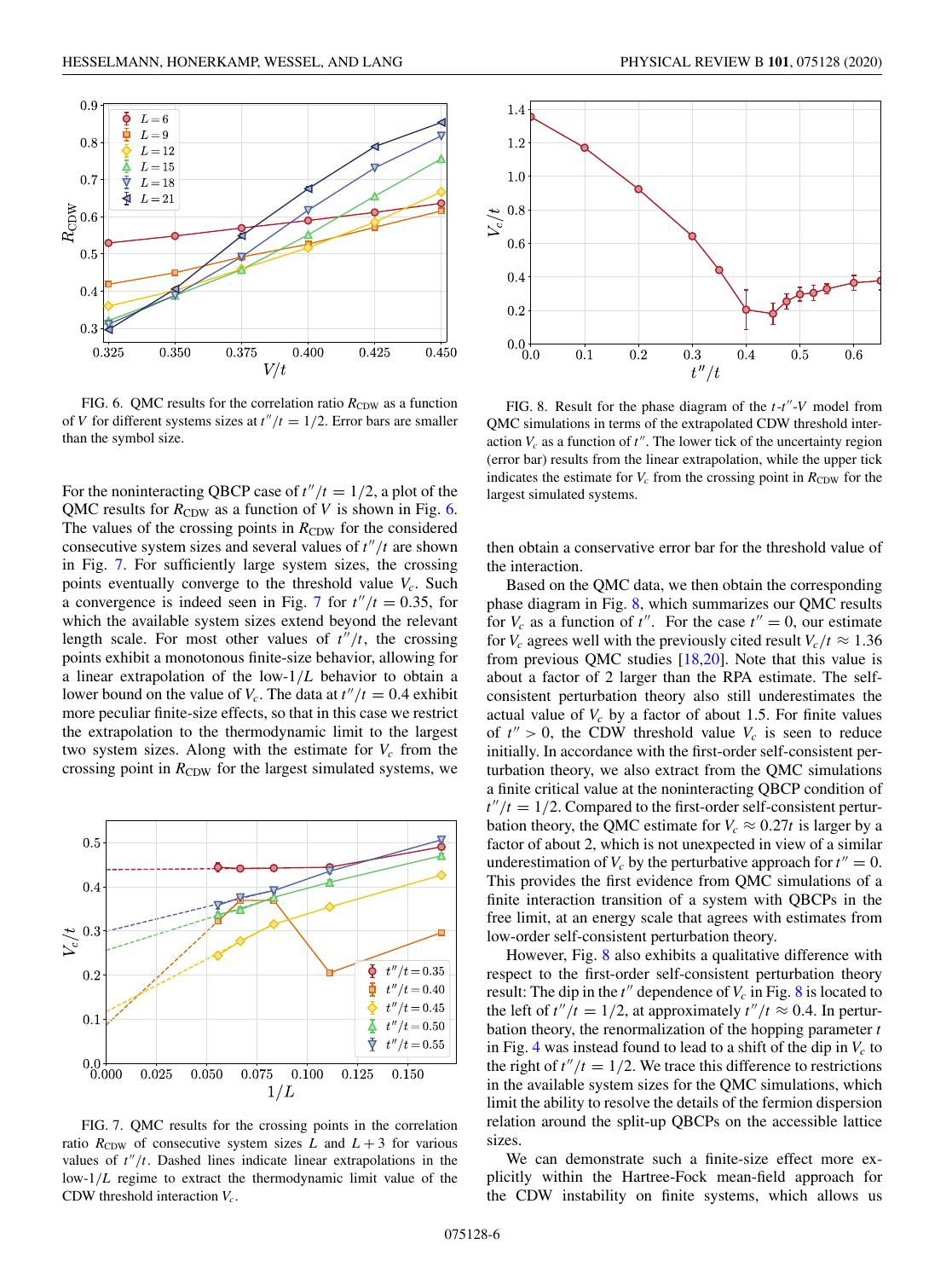

FIG. 9. The CDW order parameter  $m_{CDW}$  as a function of in the interaction *V* within finite-size Hartree-Fock mean-field theory for (a) different values of detuning  $t''/t$  and (b) different linear system sizes *L* in the vicinity of the dip of  $V_c$  in Fig. [8](#page-5-0) at  $t''/t = 0.34$ , which exhibits significant nonmonotonous finite-size behavior.

to monitor the finite-size effects over a much wider range of system sizes than accessible to the QMC approach: In Fig.  $9(a)$ , we show the normalized CDW order parameter  $m_{\text{CDW}} = \langle \sum_i \epsilon_i (n_i - \frac{1}{2}) \rangle / N$  as a function of the interaction for different values of detuning  $t''/t$  and a large linear system size  $L = 480$  for which finite size effects are small. The onset of order traces the behavior of  $V_c$  in Fig. [2\(b\).](#page-2-0) At  $t''/t = 1/2$  (red, dotted line) the behavior of the order parameter qualitatively changes with respect to other values of  $t''/t$ . The exponential behavior reflects the instability at the perfectly fine-tuned QBCP.

In contrast to the results in the previous sections, where optimized momentum resolution has been employed, here we rely on the momenta available on finite-size lattices. Figure  $9(b)$  illustrates the effects of this reduced momentum resolution at  $t''/t = 0.34$  (red, dashed line), i.e., in the vicinity of the dip of  $V_c$  in Fig. [8,](#page-5-0) for the mean-field results. The finite-size behavior is distinctively nonmonotonous for small system sizes and we anticipate that this also affects the QMC calculations, since the main issue is to resolve the subtle fine structure of the dispersion relation in the close vicinity of the QBCPs split.

It is also instructive to examine the evolution of the noninteracting dispersion with  $t''$  in terms of the positions of the Dirac cones. This is shown in Fig. 10, which exhibits that the QBCPs, which carry Berry flux  $\pm 2\pi$ , are split into four Dirac cones with Berry flux  $\pm \pi$  each. While one Dirac cone remains at the  $K(K')$  point, the three satellite cones move toward the adjacent *M* points upon reducing  $t''/t$ , where they eventually annihilate with their counterparts carrying the opposite Berry flux at  $t''/t = 1/3$ . This leads to a semi-Dirac dispersion at the *M* points with zero flux. The annihilation coincides with the kink of  $V_c(t'')$  visible in Figs. [2\(b\),](#page-2-0) [4,](#page-3-0) and  $9(a)$ . The grid lines in Fig.  $10(b)$  indicate the momentum resolution of an  $L = 18$ lattice and show that the simulations should be able to resolve the Lifshitz energy scale, albeit very sparsely, which can lead to the observed finite-size effects and fairly large error bars in Fig. [8.](#page-5-0) Let us note that while the momentum resolution in the QMC simulations is limited, they do encode the topological



FIG. 10. The evolution of the noninteracting dispersion as a function of  $t''/t$  shows that the QBCPs are split into four Dirac cones. Arrows indicate the shift of the satellite cones upon decreasing  $t''/t$ . While one Dirac cone remains at the  $K(K')$  point, the satellite cones move toward the *M* point where they eventually annihilate with their counterpart carrying the opposite Berry flux. The size and the color of the circles encode the Berry phase, as indicated in the second panel (from the top) and the bottom panel.

structure, i.e., the  $\pm 2\pi$  Berry flux of the QBCPs in the free single-particle Green's function, independent of the lattice size.

We finally note that a similar shift of the  $V_c$  dip away from  $t''/t = 1/2$  toward  $t''/t \approx 0.4$  can also result from considering finite temperatures. As shown in Fig.  $2(b)$ , in this case, thermal broadening leads to the reduced resolution, i.e., an effective smearing of the details of the dispersion.

### **VII. CONCLUSIONS**

We have investigated the  $t$ - $t$ "- $V$  as a minimal lattice model with QBCPs, where the interaction introduces first-order Fock self-energy effects that cause a renormalization of the nearestneighbor hopping. At weak coupling, this renormalization induces a Lifshitz transition which splits the QBCPs into multiple Dirac cones. The destruction of the QBCPs cannot be compensated for by fine-tuning of the hopping in order to recover the quadratic band touching in an interacting system. Self-consistent first-order perturbation theory yields an emerging Lifshitz energy scale that is sufficiently large to be properly accounted for in QMC simulations. While subject